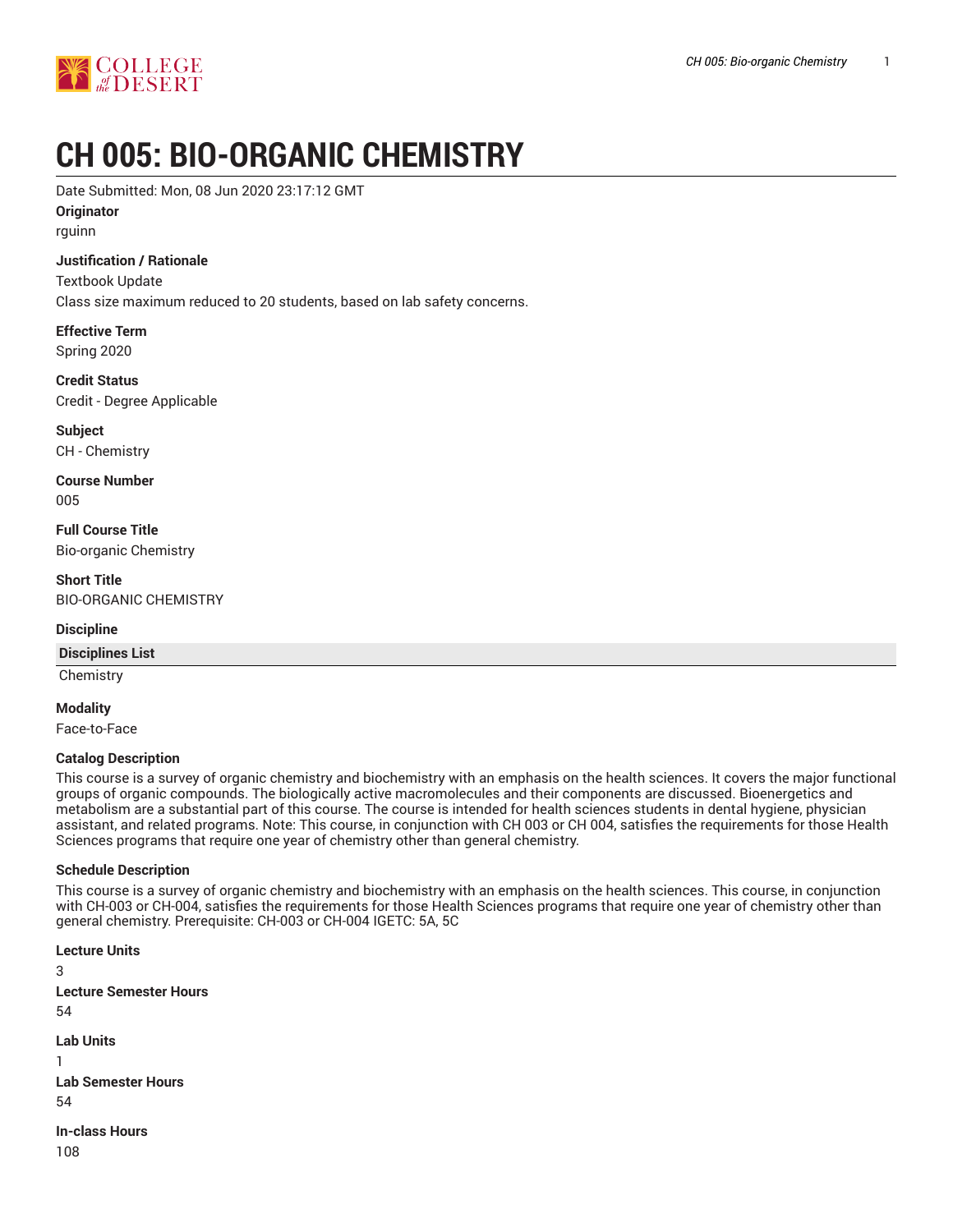

**Out-of-class Hours** 108

**Total Course Units** 4 **Total Semester Hours** 216

**Prerequisite Course(s)** CH 003 or CH 004

## **Required Text and Other Instructional Materials**

**Resource Type** Book

**Author** Smith, J., G.

**Title** General, Organic, Biological Chemistry

**Edition** 4th

**City** New York, NY

**Publisher** McGraw-Hill Education

**Year** 2018

**College Level**

Yes

**Flesch-Kincaid Level** 12

**ISBN #** 9781259883989

**Resource Type** Manual

**Author**

Heasley, V.L., Christensen, V.J., Heasley, G.E.

**Title**

Laboratory manual for Bio-Organic Chemistry

**Publisher**

Pearson

**Year** 2015-01-01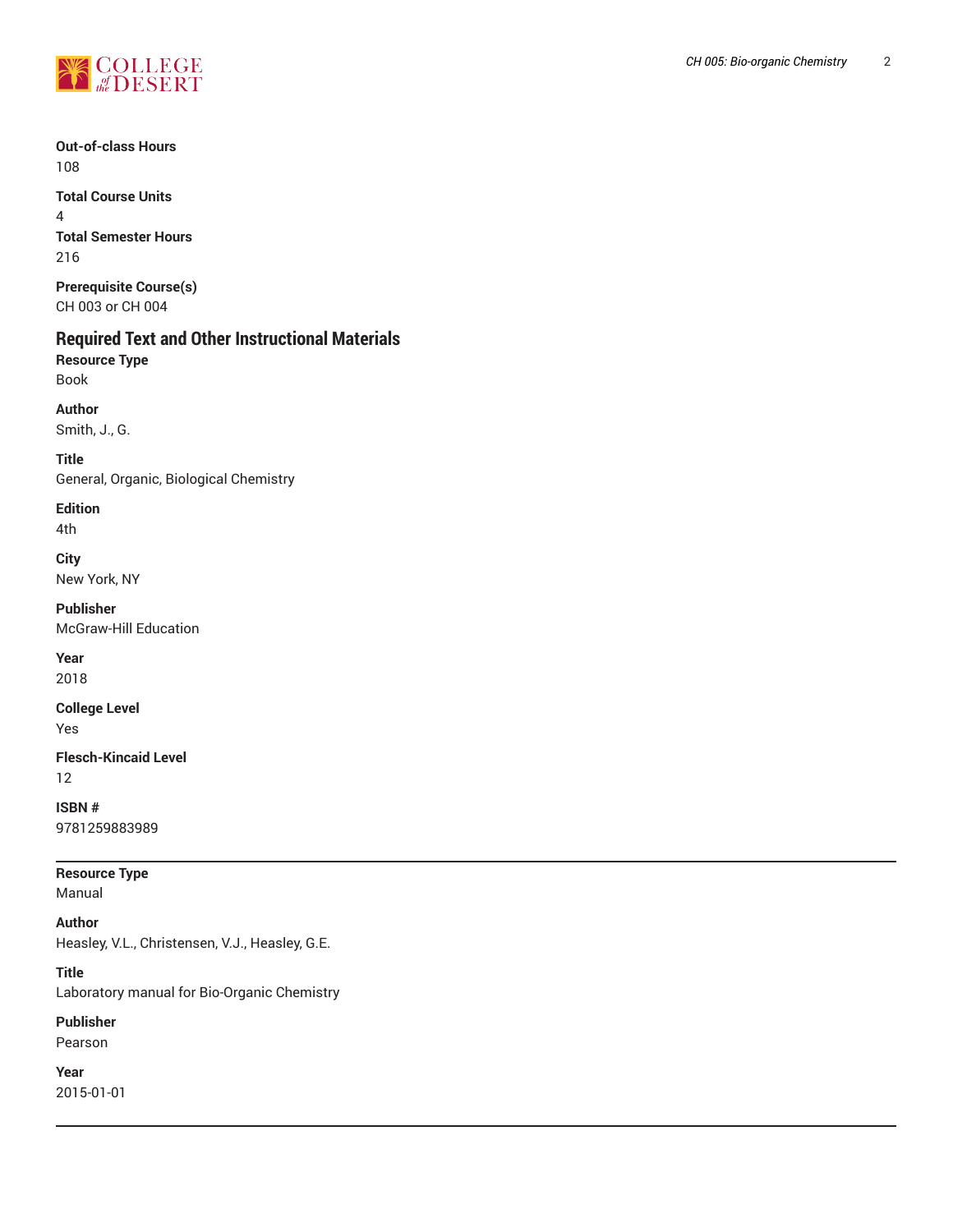

#### **Class Size Maximum**

 $20$ 

## **Entrance Skills**

Describe the concepts of chemical bonding.

#### **Requisite Course Objectives**

CH 003-Demonstrate an understanding of the fundamental concepts of chemistry with their applications to human affairs. CH 003-Discuss major historical chemistry discoveries which have been a part of human social and technological development. CH 004-Describe the major principles of chemistry.

CH 004-Describe the major categories of inorganic and organic chemical and biochemical reactions.

## **Entrance Skills**

Describe the different types of chemical reactions.

#### **Requisite Course Objectives**

CH 003-Demonstrate an understanding of the fundamental concepts of chemistry with their applications to human affairs.

CH 003-Solve chemistry problems with the coupled recognition that calculation methods in chemistry are shared in other domains such as business, economics, and technology.

CH 003-Demonstrate the ability to collect and interpret the data

CH 004-Describe the major categories of inorganic and organic chemical and biochemical reactions.

CH 004-Balance reactions and perform calculations based on balanced reactions.

## **Entrance Skills**

Predict the physical and chemical properties of a compound based on its structure.

#### **Requisite Course Objectives**

CH 003-Demonstrate an understanding of the fundamental concepts of chemistry with their applications to human affairs.

CH 003-Solve chemistry problems with the coupled recognition that calculation methods in chemistry are shared in other domains such as business, economics, and technology.

CH 003-Demonstrate the ability to raise questions and how to formulate them clearly

CH 004-Describe the major functional groups of organic compounds.

## **Entrance Skills**

Demonstrate laboratory techniques safely.

#### **Requisite Course Objectives**

CH 003-Demonstrate use of tools and instruments involved in making findings in chemical behavior. CH 003-Demonstrate the ability to work in teams and to respect other people's opinions CH 004-Collect and interpret data in the lab.

#### **Course Content**

- 1. Review of chemical bonding principles.
- 2. Alkanes, alkenes, and the concept of isomerism.
- 3. The physical and chemical properties and nomenclature of alkanes, alkenes, aromatics, alcohols, ethers, thiols, aldehydes, ketones, amines, carboxylic acids, and their derivatives.
- 4. The chemical nature and structural features of carbohydrates, amino acids, proteins, and lipids.
- 5. The transport and homeostatic mechanisms of the body.
- 6. Energy production in the cell.
- 7. Catabolic and anabolic pathways for monosaccharides, amino acids, and lipids.
- 8. The interrelationships of the metabolic pathways.

## **Lab Content**

- 1. Perform reactions typical of the functional groups of organic compounds.
- 2. Examine carbohydrates by specific tests and use of a polarimeter.
- 3. Examine the acid-base properties and other reactions of amino acids and proteins.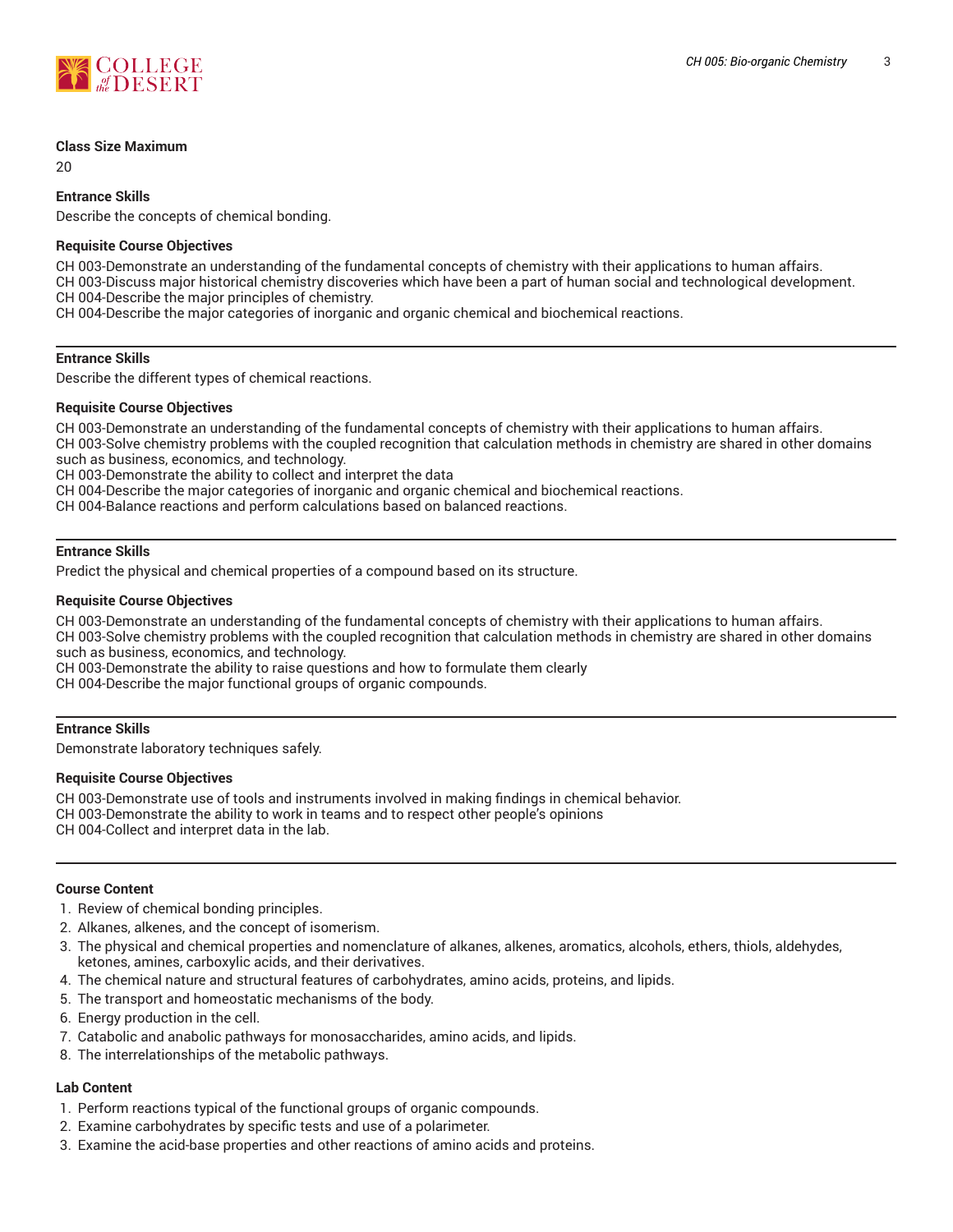

- 4. Perform standard tests to identify functional groups and types of macromolecules.
- 5. Use thin layer chromatography to identify analgesics.

## **Course Objectives**

|             | <b>Objectives</b>                                                                                                                         |
|-------------|-------------------------------------------------------------------------------------------------------------------------------------------|
| Objective 1 | Describe the ways in which carbon forms bonds and the differences between inorganic and organic compounds.                                |
| Objective 2 | Explain the concept of isomerism.                                                                                                         |
| Objective 3 | Describe the chemical properties of the functional groups and compounds containing them.                                                  |
| Objective 4 | Describe the physical and chemical properties of carbohydrates, lipids, amino acids, proteins, and nucleic acids.                         |
| Objective 5 | Describe the process of energy production within the cell.                                                                                |
| Objective 6 | Delineate and explain the major catabolic and anabolic pathways of monosaccharides, lipids, amino acids, and their<br>interrelationships. |
| Objective 7 | Outline the major nutritional requirements.                                                                                               |
| Objective 8 | Discuss the major transport and homeostatic mechanisms of the body.                                                                       |

## **Student Learning Outcomes**

|           | Upon satisfactory completion of this course, students will be able to:              |
|-----------|-------------------------------------------------------------------------------------|
| Outcome 1 | Analyze collected data to draw plausible conclusions.                               |
| Outcome 2 | Relate organic chemical concepts to human metabolic processes.                      |
| Outcome 3 | Apply organic and biochemical terminology to processes found in living systems.     |
| Outcome 4 | Perform basic organic and biochemical laboratory experiments safely and accurately. |

## **Methods of Instruction**

| <b>Method</b>     | Please provide a description or examples of how each instructional<br>method will be used in this course.    |
|-------------------|--------------------------------------------------------------------------------------------------------------|
| <b>Discussion</b> | Classroom discussion to improve critical thinking.                                                           |
| Lecture           | 1. Lecture presentations including visual aids.<br>2. Handouts summarizing lecture material.                 |
| Laboratory        | Laboratory work to give "hands-on" knowledge. The laboratory sessions<br>have a large theoretical component. |

## **Methods of Evaluation**

| <b>Method</b>                      | Please provide a description or examples of how<br>each evaluation method will be used in this course.                             | <b>Type of Assignment</b> |
|------------------------------------|------------------------------------------------------------------------------------------------------------------------------------|---------------------------|
| Written homework                   | The laboratory assignments will be graded for ability In and Out of Class<br>to follow directions and for clarity of presentation. |                           |
|                                    | Worksheets related to specific lecture concepts are<br>provided.                                                                   |                           |
|                                    | Quizzes may be in class or out of class.                                                                                           |                           |
| Student participation/contribution | Students are expected to participate in problem-<br>solving during lecture, including in-class questions<br>and worksheets.        | In Class Only             |
| Mid-term and final evaluations     | There will be a comprehensive final examination on<br>the lecture material.                                                        | In Class Only             |
| Tests/Quizzes/Examinations         | Examinations including multiple-choice, short-<br>answer, and long-answer questions.                                               | In Class Only             |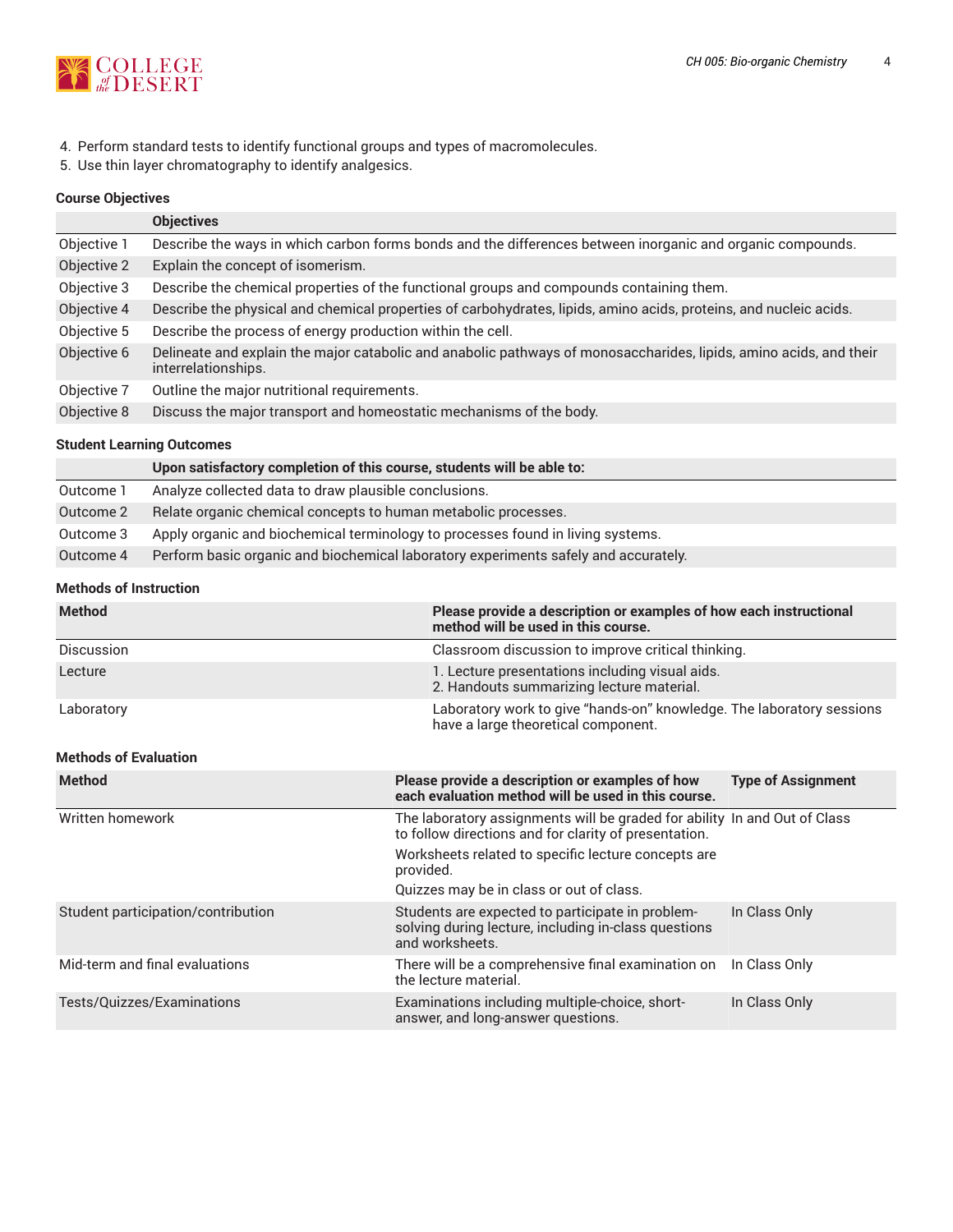

Laboratory projects Students will read through an upcoming laboratory In and Out of Class experiment, answer pre-laboratory questions outside of class to show they are prepared, then come to class and perform the laboratory experiment.

While performing the experiment they will write down relevant observations and results.

After lab they will answer several follow-up questions to test their understanding of the experiment and its results.

All of this information before, during, and after the experiment will be committed to writing and turned in at a later date.

Experiments are performed weekly.

#### **Assignments**

## **Other In-class Assignments**

- 1. Examinations consisting of multiple-choice, short-answer, and long-answer questions.
- 2. Quizzes consisting of multiple-choice and short-answer questions.
- 3. Laboratory experiments and associated handouts.

#### **Other Out-of-class Assignments**

- 1. Quizzes consisting of short-answer and long-answer questions.
- 2. Laboratory handouts.

#### **Grade Methods**

Letter Grade Only

## **COD GE**

C1 - Natural Sciences

#### **CSU GE**

B1 - Physical Science B3 - Laboratory Activity

#### **IGETC GE**

5A - Physical Science 5C - Science Laboratory

## **MIS Course Data**

**CIP Code** 40.0501 - Chemistry, General.

**TOP Code** 190500 - Chemistry, General

**SAM Code** E - Non-Occupational

**Basic Skills Status** Not Basic Skills

**Prior College Level** Not applicable

**Cooperative Work Experience** Not a Coop Course